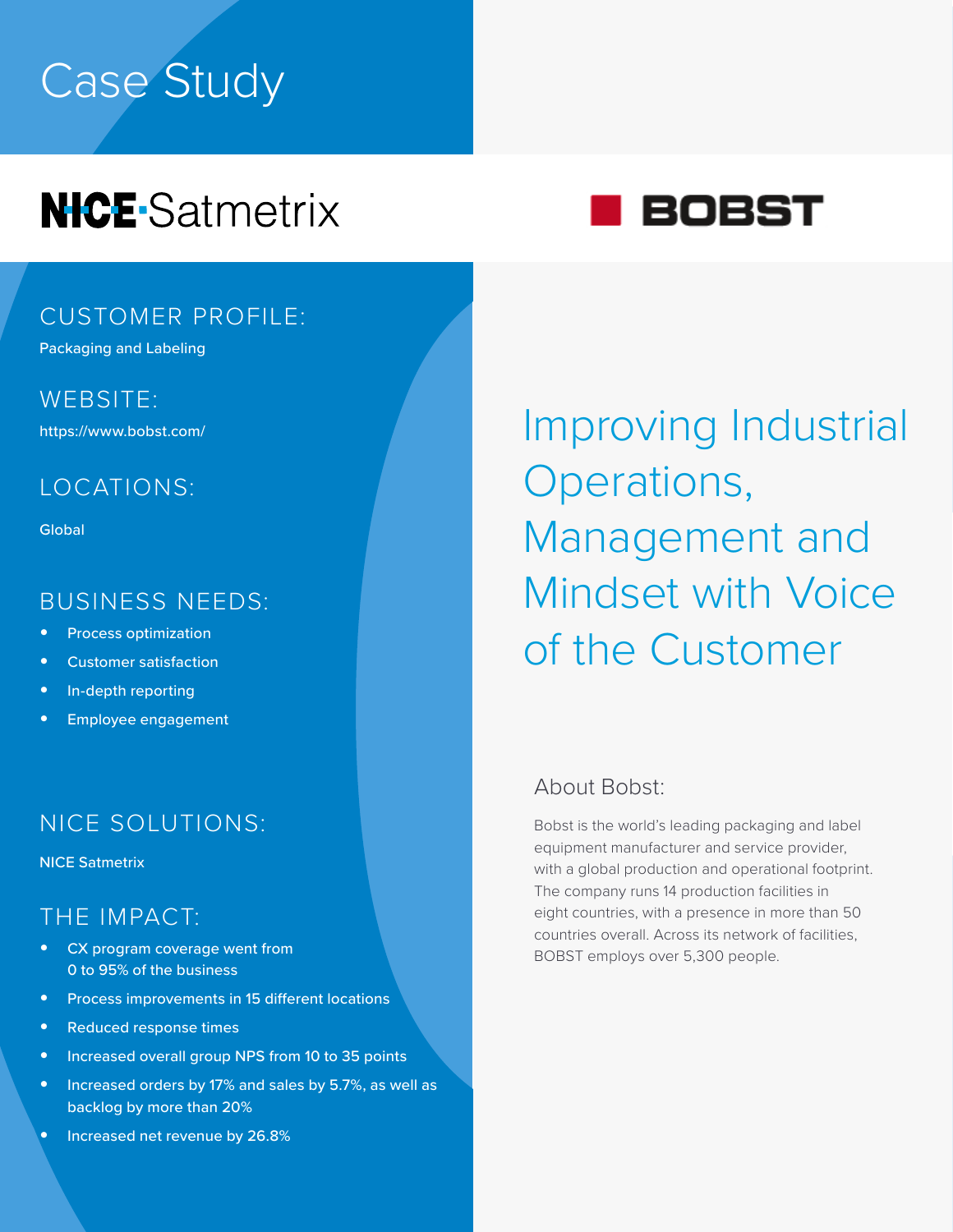# The Challenge

Bobst, a company with more than 125 years of history, pursued a business strategy focused on producing innovative, high-quality equipment, and growing its market share. However, the company had not focused on the voice of the customer (VoC) for strategic marketing and operational decisions.

Modern capabilities of collecting and integrating the voice of the customer meant that Bobst was at risk of being at a disadvantage in the industry. New products, although innovative and well made, had trouble finding a market and strategic decisions intended to improve the customer experience, but made without customer input, ended up having the reverse effect.

With the traditional market-based strategies losing their effectiveness, company management, led by CEO Jean-Pascal Bobst, decided to make a change. The company was intent on adopting a complete customer experience (CX) program to meet this goal. What was needed was a systematic approach to collecting and integrating customer experience (CX) data into strategic planning and new performance indicators that provided accurate, customer-centric feedback to all levels of the company hierarchy.

*"With NICE Satmetrix as a partner, Bobst is better prepared to meet the challenges of the market and continue its run of dominance well into the future."*

– Thierry Robert, Head of Customer Loyalty for Bobst

**NICE-Satmetrix**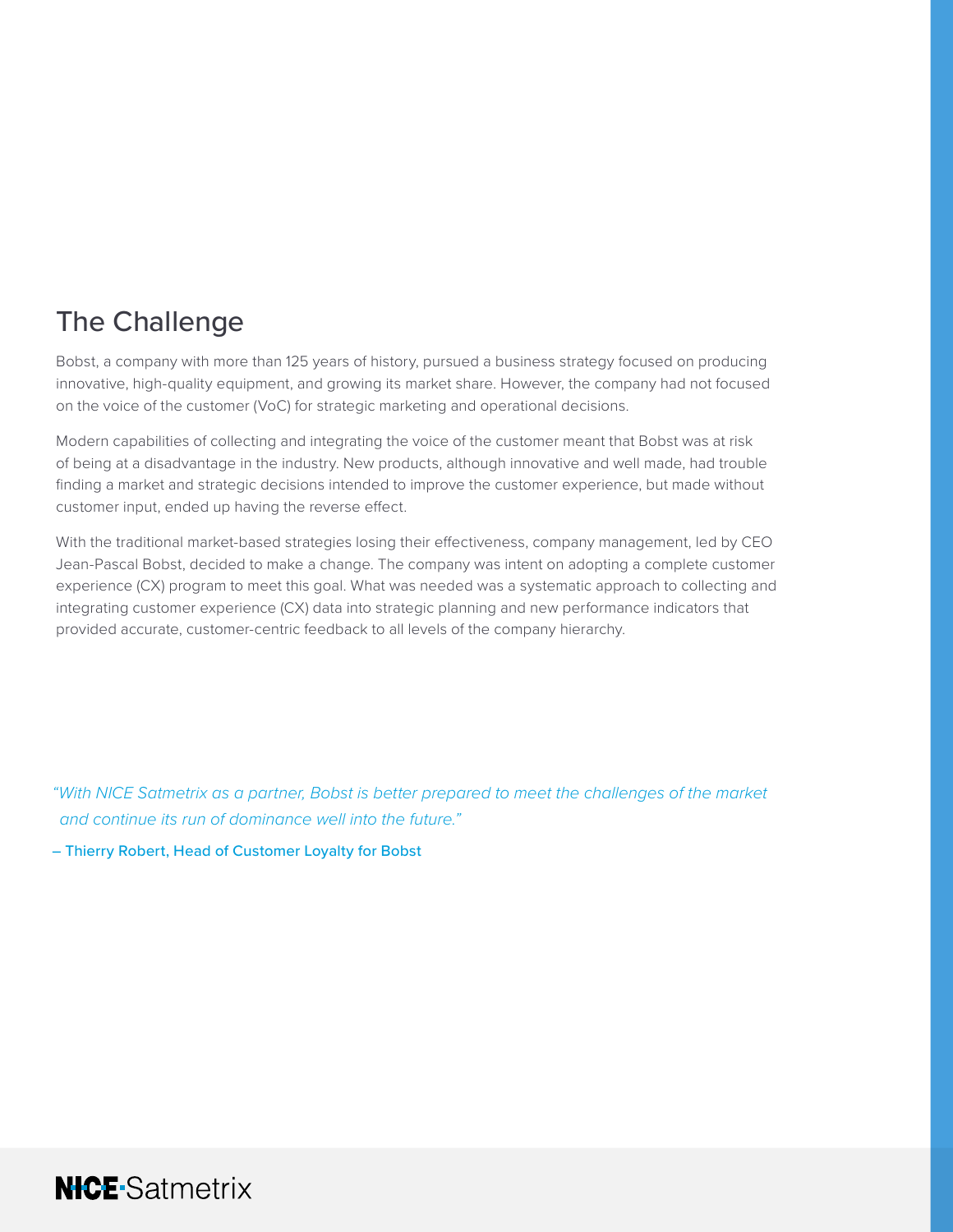## The Solution

For Bobst, customer loyalty is a key measure of success, inextricably linked to, and placed on par with, traditional performance indicators like profitability and revenues. With this in mind, company leadership decided to adopt a voice of the customer solution that would help shape its CX program to positively impact three areas: operational processes; employee engagement for all roles; and enterprise-wide mindset and behaviors that increase customer centricity.

Bobst determined that NICE Satmetrix met its requirements, as it brought to the table the insights of the cocreator of the Net Promoter Score® (NPS®) and the experience of the global leader in cloud-based customer data management.

NICE Satmetrix gathers structured and unstructured real-time, enterprise-wide and omnichannel feedback. The solution's configurability also played a role in the Bobst decision, as the company sought to create tailored transactional and relationship surveys, and feedback-to-action processes.

# **NICE-Satmetrix**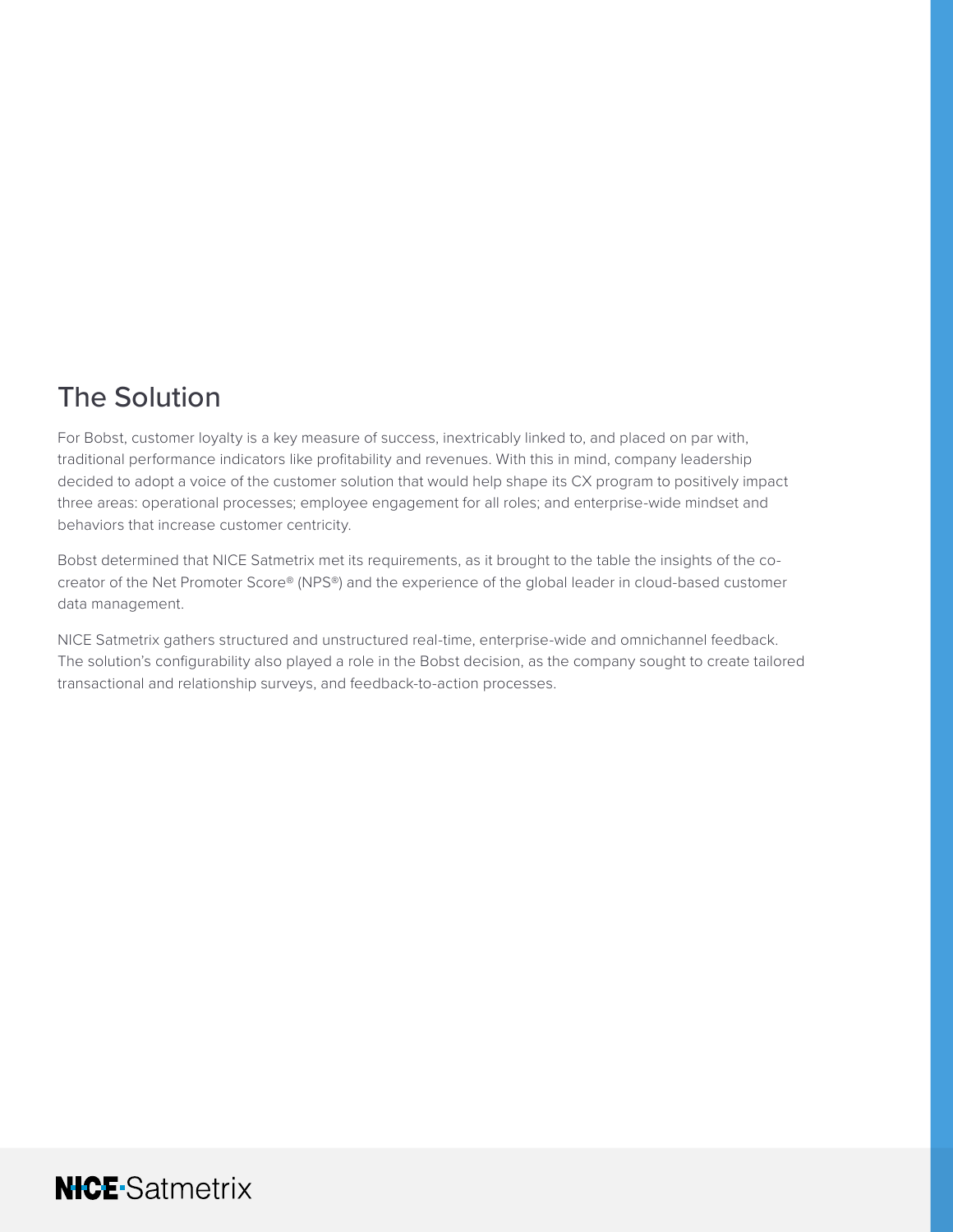### DEFINED FEEDBACK TO BETTER SERVE THE CUSTOMER

Bobst uses the NICE Satmetrix software to measure transactional NPS and performance across its seven key interaction points – phone support, on-site service, preventative maintenance, equipment installation, product training, machine demonstration, and spare part delivery. It also distributes a relationship survey twice a year, to strategically selected contacts, chosen in many instances in consultation with the customers' leadership team.

A well-defined closed-loop feedback process ensures that detractors are identified, relevant personnel are alerted, and the issues are addressed within 72 hours. The root causes for the dissatisfaction are logged into the NICE Satmetrix system, along with all feedback and follow-up, and then translated into targeted process improvements. With Bobst's global customer base, regional leaders are given wide latitude to address CX issues in alignment with local preferences while more issues impacting the global organization are addressed by management through monthly meetings and ongoing assessments.

Bobst has put in place a highly organized management infrastructure to clearly define the CX program's leadership and roles. The NICE solution is easily configured to provide various levels of user access to the system, from setting annual objectives to tracking and driving improvements to ensuring processes are being followed. With this flexibility, Bobst has created more than 280 monthly reports (each with 10 data visualizations) on the CX program data and results, providing actionable insight to employees across the organization and reinforcing the importance of customer experience. The reports, KPIs, action plans, best practices, and success stories are displayed prominently, reviewed by each business group monthly, and become the subject of four annual web conferences with the head of customer loyalty.

#### OPERATIONS, MANAGEMENT AND MINDSET

The CX program Bobst has implemented is comprehensive, in that it focuses on operations, management, and employee mindset. The result has been multiple quantitative and qualitative improvements in customer loyalty, profitability, and revenue, including:

- **•** CX program implementation went from none to 95% of the business.
- **•** 18 specific process improvements in 15 locations.
- **•** Reduced response times for customer questions and price quotations.
- **•** Increased sales by 5.7%.
- **•** Increased EBIT by 14.5%.
- **•** Increased net revenues by 26.8%.
- **•** Increased orders by 17% and backlog more than 20%
- **•** Increased overall group NPS over a five-year period from 10 to 35.

# **NICE-Satmetrix**